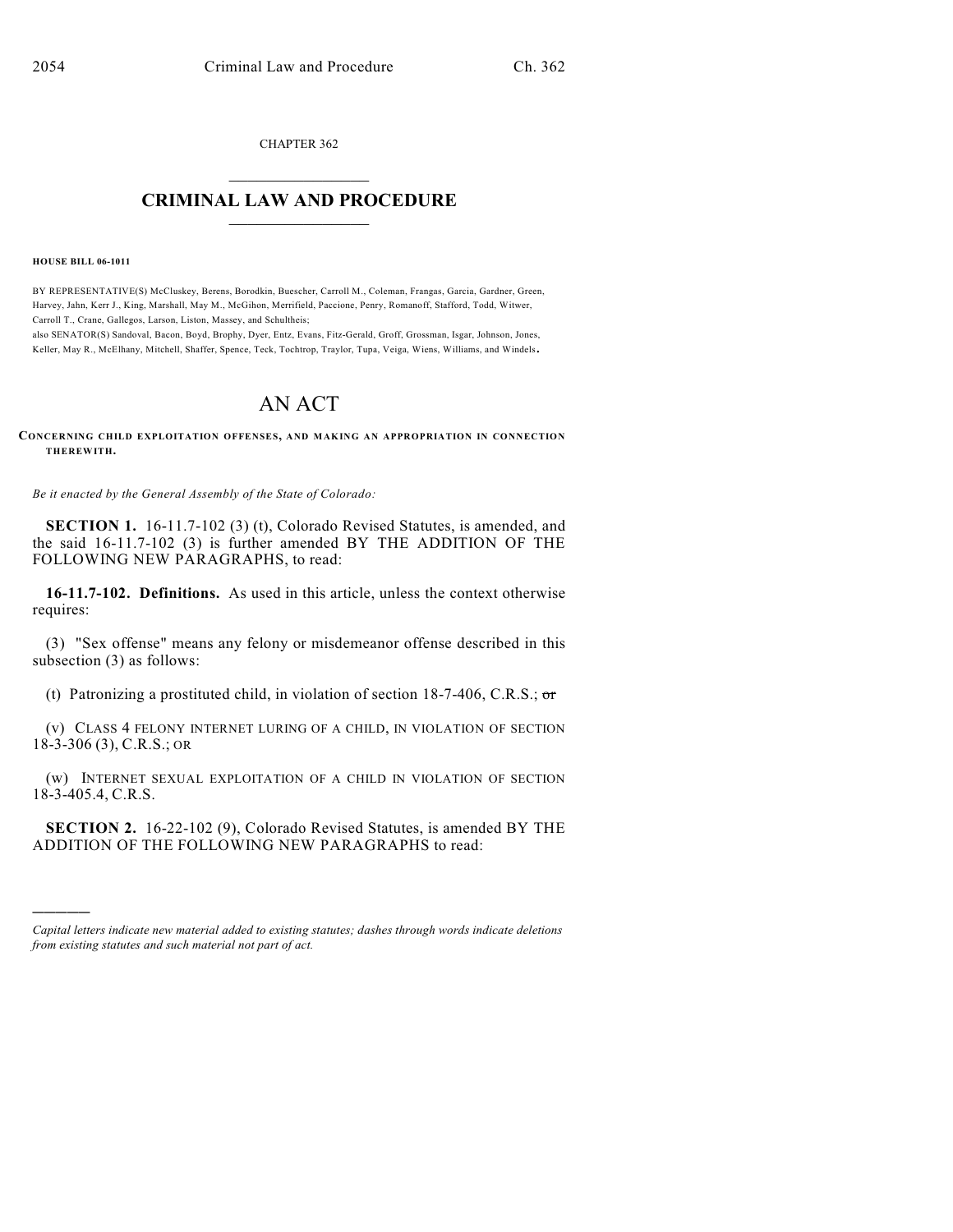**16-22-102. Definitions.** As used in this article, unless the context otherwise requires:

(9) "Unlawful sexual behavior" means any of the following offenses or criminal attempt, conspiracy, or solicitation to commit any of the following offenses:

(x) CLASS 4 FELONY INTERNET LURING OF A CHILD, IN VIOLATION OF SECTION 18-3-306 (3), C.R.S.; OR

(y) INTERNET SEXUAL EXPLOITATION OF A CHILD IN VIOLATION OF SECTION 18-3-405.4, C.R.S.

**SECTION 3.** 18-1.3-1003 (5) (a), Colorado Revised Statutes, is amended BY THE ADDITION OF THE FOLLOWING NEW SUB-PARAGRAPHS to read:

**18-1.3-1003. Definitions.** (5) (a) "Sex offense" means any of the following offenses:

(XI) CLASS 4 FELONY INTERNET LURING OF A CHILD, IN VIOLATION OF SECTION 18-3-306 (3); OR

(XII) INTERNET SEXUAL EXPLOITATION OF A CHILD IN VIOLATION OF SECTION 18-3-405.4.

**SECTION 4.** Part 3 of article 3 of title 18, Colorado Revised Statutes, is amended BY THE ADDITION OF A NEW SECTION to read:

**18-3-306. Internet luring of a child.** (1) A PERSON COMMITS INTERNET LURING OF A CHILD IF THE PERSON KNOWINGLY COMMUNICATES A STATEMENT OVER A COMPUTER OR COMPUTER NETWORK TO A CHILD UNDER FIFTEEN YEARS OF AGE, DESCRIBING EXPLICIT SEXUAL CONDUCT AS DEFINED IN SECTION 18-6-403 (2) (e), AND, IN CONNECTION WITH THE COMMUNICATION, MAKES A STATEMENT PERSUADING OR INVITING THE CHILD TO MEET THE PERSON FOR ANY PURPOSE, AND THE PERSON IS MORE THAN FOUR YEARS OLDER THAN THE CHILD.

(2) IT SHALL NOT BE AN AFFIRMATIVE DEFENSE TO THIS SECTION THAT:

(a) A MEETING DID NOT OCCUR; OR

(b) THE CHILD WAS ACTUALLY A LAW ENFORCEMENT OFFICER POSING AS A CHILD UNDER FIFTEEN YEARS OF AGE.

(3) INTERNET LURING OF A CHILD IS A CLASS 5 FELONY; EXCEPT THAT LURING OF A CHILD IS A CLASS 4 FELONY IF COMMITTED WITH THE INTENT TO MEET FOR THE PURPOSE OF ENGAGING IN SEXUAL EXPLOITATION AS DEFINED IN SECTION 18-6-403 OR SEXUAL CONTACT AS DEFINED IN SECTION 18-3-401.

(4) FOR PURPOSES OF THIS SECTION, "IN CONNECTION WITH" MEANS COMMUNICATIONS THAT FURTHER, ADVANCE, PROMOTE, OR HAVE A CONTINUITY OF PURPOSE AND MAY OCCUR BEFORE, DURING, OR AFTER THE INVITATION TO MEET.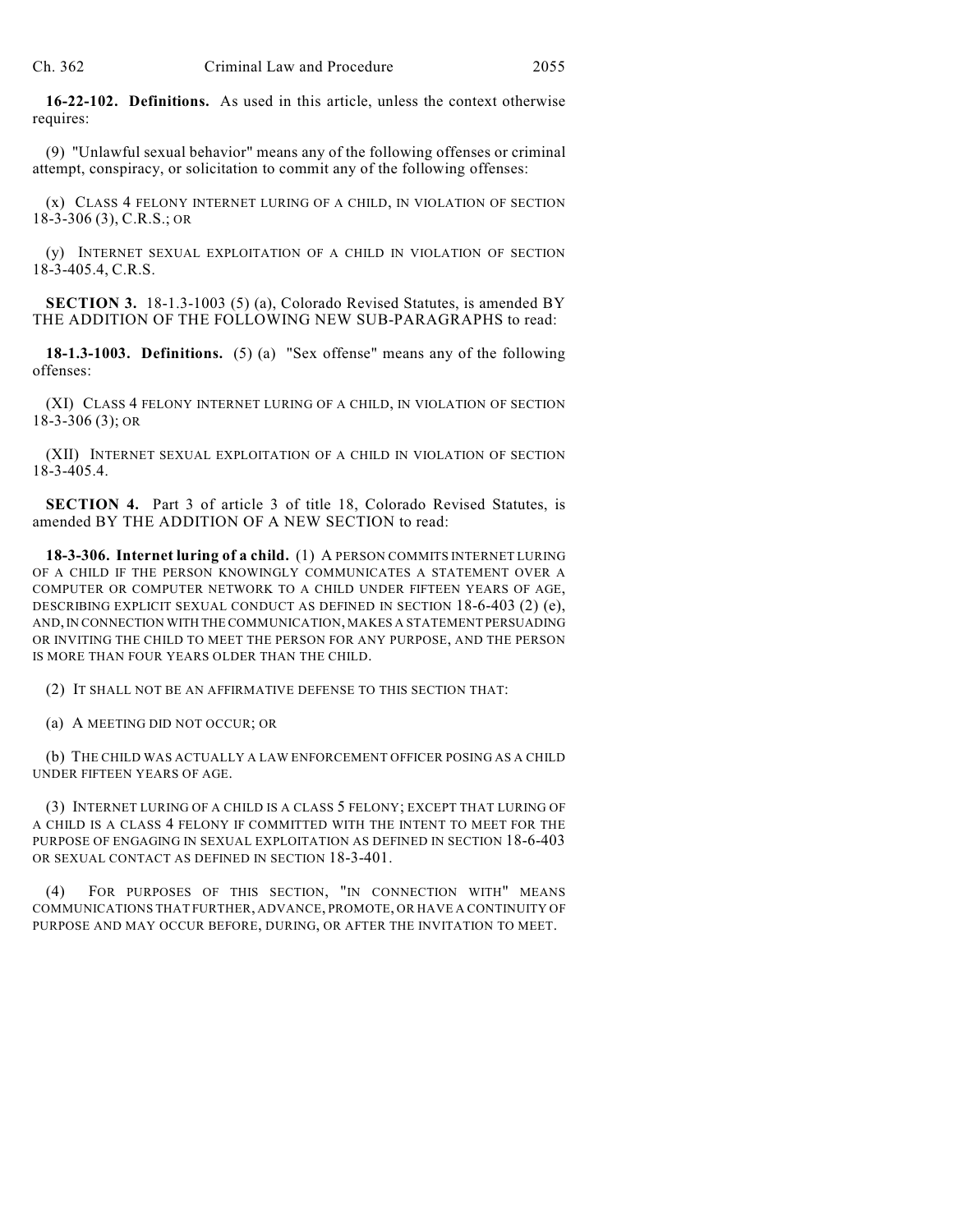**SECTION 5.** Part 4 of article 3 of title 18, Colorado Revised Statutes, is amended BY THE ADDITION OF A NEW SECTION to read:

**18-3-405.4. Internet sexual exploitation of a child.** (1) A PERSON COMMITS INTERNET SEXUAL EXPLOITATION OF A CHILD IF A PERSON, WHO IS AT LEAST FOUR YEARS OLDER THAN A CHILD WHO IS UNDER FIFTEEN YEARS OF AGE, KNOWINGLY IMPORTUNES, INVITES, OR ENTICES THE CHILD THROUGH COMMUNICATION VIA A COMPUTER NETWORK OR SYSTEM TO:

(a) EXPOSE OR TOUCH THE CHILD'S OWN OR ANOTHER PERSON'S INTIMATE PARTS WHILE COMMUNICATING WITH THE PERSON VIA A COMPUTER NETWORK OR SYSTEM; OR

(b) OBSERVE THE PERSON'S INTIMATE PARTS WHILE COMMUNICATING WITH THE PERSON VIA A COMPUTER NETWORK OR SYSTEM.

(2) IT SHALL NOT BE AN AFFIRMATIVE DEFENSE TO THIS SECTION THAT THE CHILD WAS ACTUALLY A LAW ENFORCEMENT OFFICER POSING AS A CHILD UNDER FIFTEEN YEARS OF AGE.

(3) INTERNET SEXUAL EXPLOITATION OF A CHILD IS A CLASS 4 FELONY.

**SECTION 6.** The introductory portion to 18-3-407 (2), Colorado Revised Statutes, is amended to read:

**18-3-407. Victim's and witness's prior history - evidentiary hearing - victim's identity - protective order.** (2) In any criminal prosecution FOR CLASS 4 FELONY INTERNET LURING OF A CHILD, AS DESCRIBED IN SECTION 18-3-306 (3) OR under sections 18-3-402 to 18-3-405.5, 18-6-301, 18-6-302, 18-6-403, and 18-6-404, or for attempt or conspiracy to commit any crime under sections 18-3-402 to 18-3-405.5, 18-6-301, 18-6-302, 18-6-403, and 18-6-404 OF SAID CRIMES, if evidence, that is not excepted under subsection (1) of this section, of specific instances of the victim's or a witness's prior or subsequent sexual conduct, or opinion evidence of the victim's or a witness's sexual conduct, or reputation evidence of the victim's or a witness's sexual conduct, or evidence that the victim or a witness has a history of false reporting of sexual assaults is to be offered at trial, the following procedure shall be followed:

**SECTION 7.** 18-6-403 (5), Colorado Revised Statutes, is amended to read:

**18-6-403. Sexual exploitation of children.** (5) The sexual exploitation of a child is a class 3 felony; except that sexual exploitation of a child by possession of sexually exploitative material pursuant to paragraph (b.5) of subsection (3) of this section is a class 1 misdemeanor, but a second or subsequent offense by such possession OR A FIRST OR SUBSEQUENT OFFENSE OF POSSESSION OF MORE THAN TWENTY DIFFERENT ITEMS QUALIFYING AS SEXUALLY EXPLOITATIVE MATERIAL is a class 4 felony.

**SECTION 8.** 18-3-411 (1), Colorado Revised Statutes, is amended to read:

**18-3-411. Sex offenses against children - unlawful sexual offense defined -**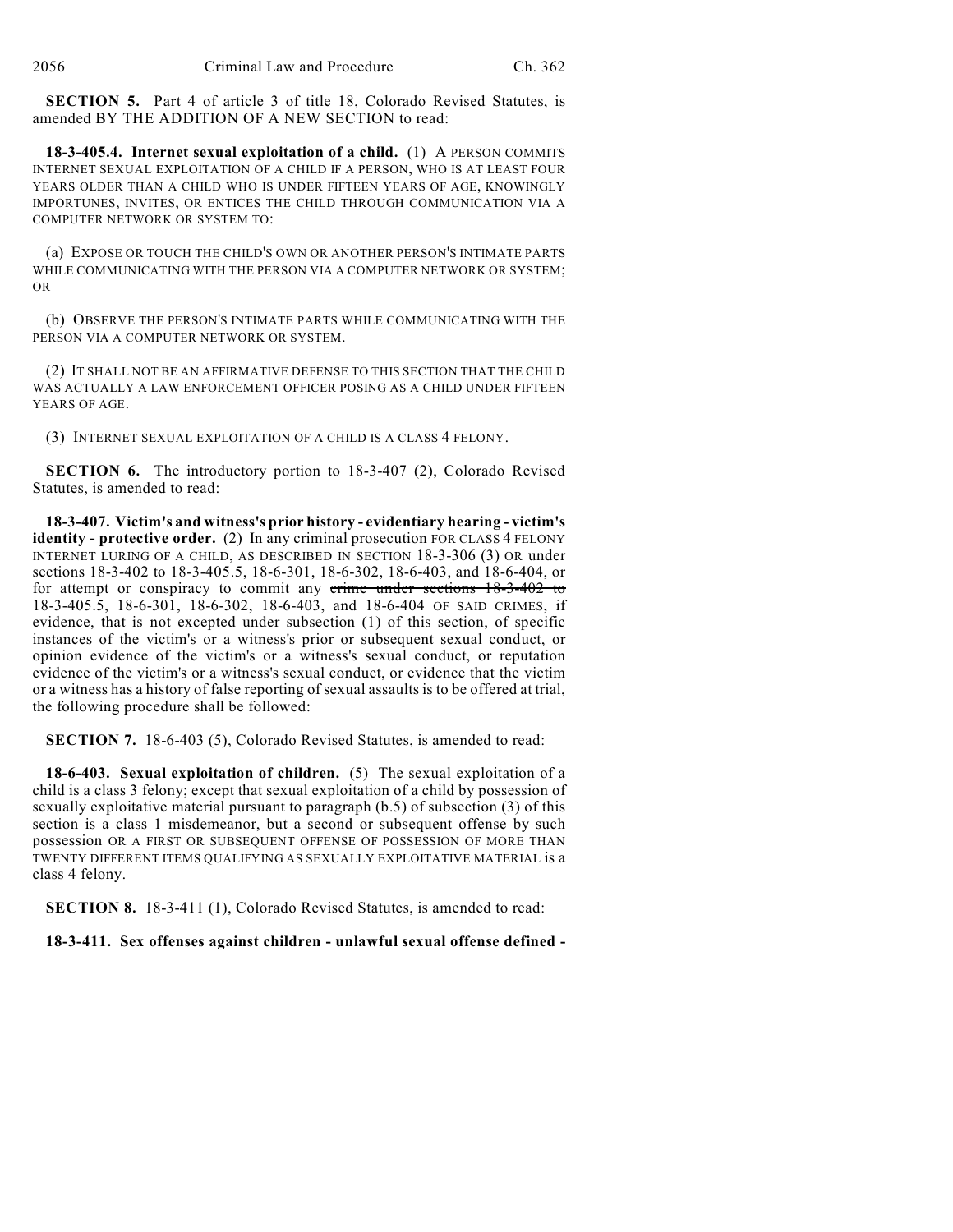**limitation for commencing proceedings - evidence - statutory privilege.** (1) As used in this section, "unlawful sexual offense" means enticement of a child, as described in section 18-3-305, sexual assault, as described in section 18-3-402, when the victim at the time of the commission of the act is a child less than fifteen years of age, sexual assault in the first degree, as described in section 18-3-402, as it existed prior to July 1, 2000, when the victim at the time of the commission of the act is a child less than fifteen years of age; sexual assault in the second degree, as described in section 18-3-403 (1) (a), (1) (b), (1) (c), (1) (d), (1) (g), or (1) (h), as it existed prior to July 1, 2000, when the victim at the time of the commission of the act is a child less than fifteen years of age, or as described in section 18-3-403 (1) (e), as it existed prior to July 1, 2000, when the victim is less than fifteen years of age and the actor is at least four years older than the victim; unlawful sexual contact, as described in section 18-3-404 (1) (a), (1) (b), (1) (c), (1) (d), (1) (f), or (1) (g), when the victim at the time of the commission of the act is a child less than fifteen years of age; sexual assault in the third degree, as described in section 18-3-404 (1) (a), (1) (b), (1) (c), (1) (d), (1) (f), or (1) (g), as it existed prior to July 1, 2000, when the victim at the time of the commission of the act is a child less than fifteen years of age; sexual assault on a child, as described in section 18-3-405; sexual assault on a child by one in a position of trust, as described in section 18-3-405.3; aggravated incest, as described in section 18-6-302; trafficking in children, as described in section 18-6-402; sexual exploitation of a child, as described in section 18-6-403; procurement of a child for sexual exploitation, as described in section 18-6-404; indecent exposure, as described in section 18-7-302, soliciting for child prostitution, as described in section 18-7-402; pandering of a child, as described in section 18-7-403; procurement of a child, as described in section 18-7-403.5; keeping a place of child prostitution, as described in section 18-7-404; pimping of a child, as described in section 18-7-405; inducement of child prostitution, as described in section 18-7-405.5; patronizing a prostituted child, as described in section 18-7-406; CLASS 4 FELONY INTERNET LURING OF A CHILD, AS DESCRIBED IN SECTION 18-3-306 (3); INTERNET SEXUAL EXPLOITATION OF A CHILD, AS DESCRIBED IN SECTION 18-3-405.4; or criminal attempt, conspiracy, or solicitation to commit any of the acts specified in this subsection (1).

**SECTION 9.** Title 6, Colorado Revised Statutes, is amended BY THE ADDITION OF A NEW ARTICLE to read:

## **ARTICLE 2.7 Internet Evidence For Law Enforcement Investigations**

**6-2.7-101. Definitions.** AS USED IN THIS ARTICLE, UNLESS THE CONTEXT OTHERWISE REQUIRES:

(1) "COURT ORDER" MEANS AN ORDER FOR THE RELEASE OF INFORMATION, INCLUDINGBUT NOT LIMITED TO A SUBPOENA, COURT ORDER, SEARCH WARRANT, OR SUMMONS.

(2) "INTERNET ACCESS PROVIDER" MEANS AN ENTITY THAT PROVIDES ELECTRONIC COMMUNICATIONS OR REMOTE COMPUTING AS DEFINED IN 18 U.S.C. SEC. 119 AND SEC. 121, TO CUSTOMERS IN COLORADO. "INTERNET ACCESS PROVIDER" SHALL NOT INCLUDE NONINTERNET-BASED COMMUNICATIONS.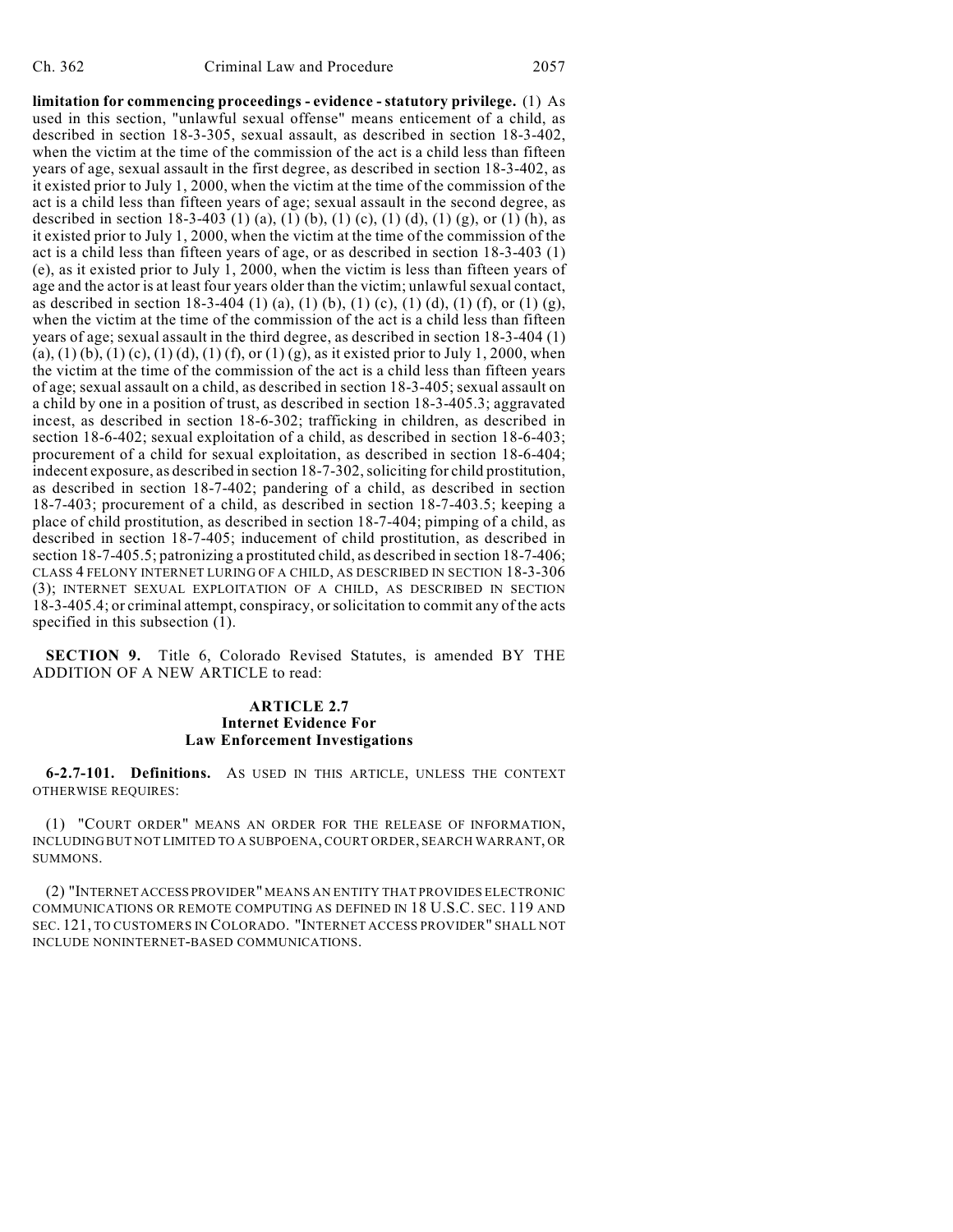**6-2.7-102. Internet evidence for law enforcement - preserve and release evidence - reports - training materials.** (1) (a) AN INTERNET ACCESS PROVIDER, UPON THE REQUEST OF A LAW ENFORCEMENT AGENCY, SHALL TAKE ALL NECESSARY STEPS TO PRESERVE RECORDS AND OTHER EVIDENCE IN ITS POSSESSION PENDING THE ISSUANCE OF A COURT ORDER OR OTHER LEGAL PROCESS. THE INTERNET ACCESS PROVIDER SHALL COMPLY WITH THE REQUEST AS SOON AS POSSIBLE FOLLOWING RECEIPT.

(b) RECORDS REFERRED TO IN PARAGRAPH (a) OF THIS SUBSECTION (1) SHALL BE RETAINED FOR A PERIOD OF NINETY DAYS, WHICH SHALL BE EXTENDED FOR AN ADDITIONAL NINETY-DAY PERIOD UPON A RENEWED REQUEST BY THE LAW ENFORCEMENT AGENCY.

(2) (a) AN INTERNET ACCESS PROVIDER SHALL RELEASE EVIDENCE REGARDING ALL CATEGORIES OF INFORMATION IDENTIFIED IN 18 U.S.C. SEC. 2703 (c) (2) THAT ARE IN ITS POSSESSION WITHIN TEN DAYS AFTER RECEIVING A COURT ORDER REQUIRING THE INTERNET ACCESS PROVIDER TO RELEASE SUCH EVIDENCE TO LAW ENFORCEMENT. IF THE INTERNET ACCESS PROVIDER DEMONSTRATES TO THE REQUESTING LAW ENFORCEMENT AGENCY WITHIN FIVE DAYS OFTHE REQUEST THAT, FOR BONA FIDE TECHNICAL REASONS, IT CANNOT COMPLY WITH THE ORDER WITHIN TEN DAYS OF THE REQUEST, IT SHALL MAKE EVERY REASONABLE EFFORT TO COMPLY WITH THE REQUEST AS SOON AS REASONABLY POSSIBLE.

(b) IN CONNECTION WITH ANY CRIMINAL INVESTIGATION REGARDING POSSIBLE SEX OFFENSES INVOLVING A CHILD UNDER SECTION 18-1.3-1003, C.R.S., THAT INVOLVES IMMEDIATE DANGER OF DEATH OR SERIOUS BODILY HARM, A LAW ENFORCEMENT AGENCY IN THIS STATE MAY ISSUE A REQUEST, WITHOUT COMPULSORY LEGAL PROCESS OR COURT ORDER, TO A DESIGNATED RECIPIENT OF THE INTERNET ACCESS PROVIDER TO DISCLOSE, CONSISTENT WITH 18 U.S.C. SEC. 2702 (c) (4), THE INFORMATION IDENTIFIED IN PARAGRAPH (a) OF THIS SUBSECTION (2). THE INTERNET ACCESS PROVIDER SHALL COMPLY WITH THE REQUEST IMMEDIATELY AND WITHOUT DELAY, OR IF UNABLE TO IMMEDIATELY COMPLY, COMMUNICATE WITH THE REQUESTING AGENCY TO DISCUSS THE NATURE OF THE REQUEST AND TO COORDINATE A TIMELY RESPONSE.

(3) AN INTERNET ACCESS PROVIDER DOING BUSINESS IN THIS STATE SHALL REPORT INCIDENTS OF APPARENT CHILD PORNOGRAPHY TO THE NATIONAL CENTER FOR MISSING AND EXPLOITED CHILDREN PURSUANT TO 42 U.S.C. SEC. 13032. THE REPORT SHALL INCLUDE, IF AVAILABLE, THE SUBSCRIBER'S CITY AND STATE OR ZIP CODE.

(4) EACH INTERNET ACCESS PROVIDER WITH MORE THAN FIFTEEN THOUSAND SUBSCRIBERS WHO ARE RESIDENTS OF THIS STATE SHALL, UPON REQUEST OF THE ATTORNEY GENERAL, PROVIDE TRAINING MATERIALS TO LAW ENFORCEMENT AGENCIES IN THIS STATE REGARDING BEST PRACTICES FOR INVESTIGATING INTERNET-RELATED CRIMES INVOLVING SEXUAL EXPLOITATION OF CHILDREN, THE INTERNET ACCESS PROVIDER'S LAW ENFORCEMENT COMPLIANCE PRACTICES, AND CONTACT INFORMATION FOR THE INTERNET ACCESS PROVIDER AND ITS DESIGNATED RECIPIENT FOR LAW ENFORCEMENT REQUESTS.

(5) SUBSECTIONS (1) AND (2) OF THIS SECTION SHALL BE INTERPRETED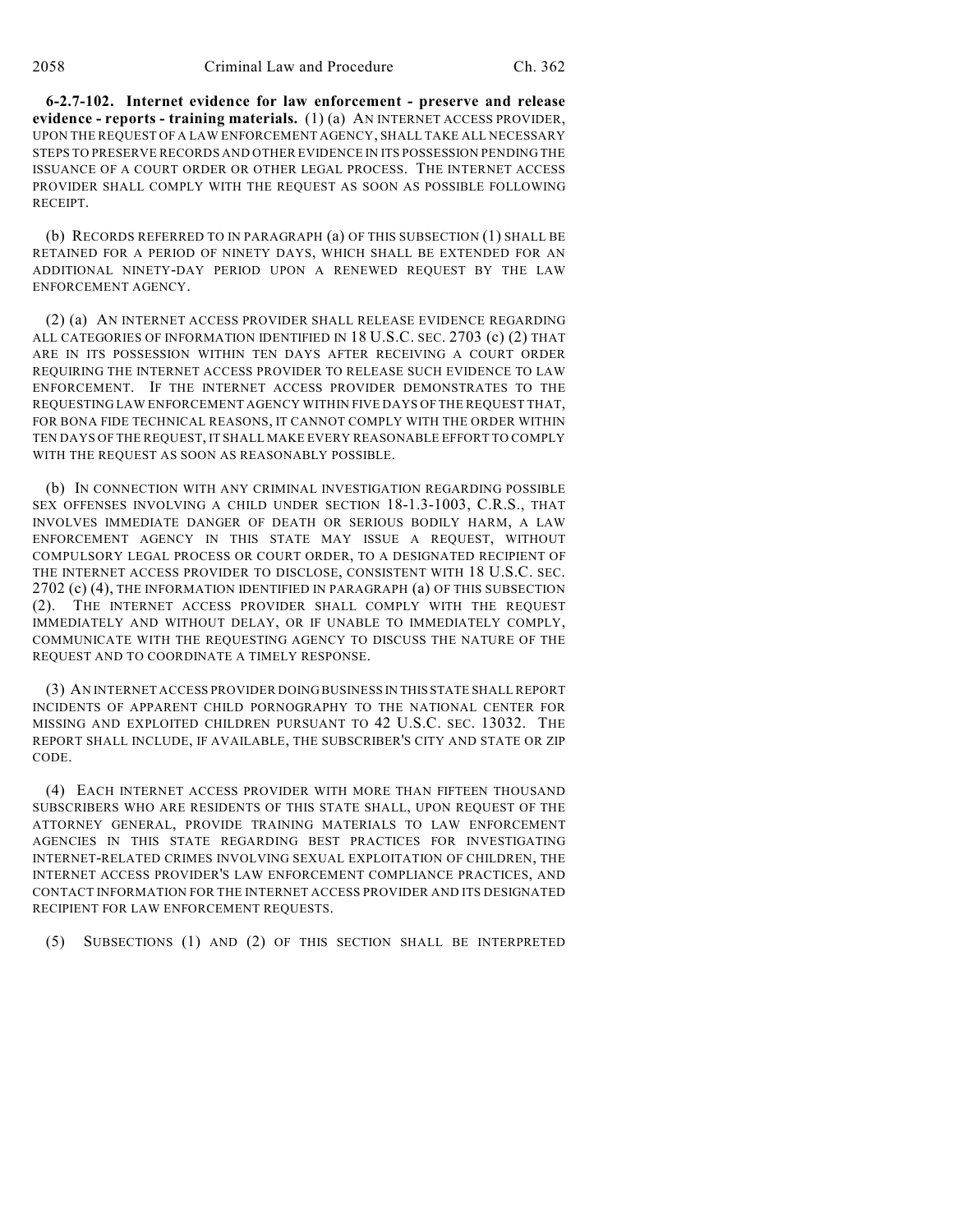CONSISTENT WITH THE REQUIREMENTS OF FEDERAL LAW THAT APPLY TO INTERNET ACCESS PROVIDERS, INCLUDING BUT NOT LIMITED TO 18 U.S.C. 2701, ET SEQ. AND 42 U.S.C. 13032.

**6-2.7-103. Internet evidence - failure to release or preserve - civil penalty.** (1) AN INTERNET ACCESS PROVIDER THAT FAILS TO COMPLY WITH THE REQUIREMENTS IN SECTION 6-2.7-102 (1) OR (2) SHALL BE LIABLE FOR PAYMENT OF A CIVIL PENALTY OF UP TO TWO THOUSAND FIVE HUNDRED DOLLARS FOR EACH INCIDENCE OF NONCOMPLIANCE; EXCEPT THAT THE INTERNET ACCESS PROVIDER SHALL BE LIABLE FOR PAYMENT OF UP TO TEN THOUSAND DOLLARS FOR A THIRD AND SUBSEQUENT INCIDENCE OF NONCOMPLIANCE THAT OCCURS WITHIN A TWELVE-MONTH PERIOD. THE STATE ATTORNEY GENERAL IS AUTHORIZED TO BRING SUIT IN A COURT OF COMPETENT JURISDICTION FOR ENFORCEMENT OF THE PROVISIONS OF THIS SUBSECTION (1).

(2) EXCEPT AS OTHERWISE PROVIDED IN SUBSECTION (1) OF THIS SECTION, AN INTERNET ACCESS PROVIDER'S FAILURE TO COMPLY WITH THE REQUIREMENTS SPECIFIED IN SECTION 6-2.7-102 SHALL NOT RESULT IN FURTHER CIVIL LIABILITY TO THE STATE.

**SECTION 10.** Part 1 of article 1 of title 17, Colorado Revised Statutes, is amended BY THE ADDITION OF A NEW SECTION to read:

**17-1-153. Appropriation to comply with section 2-2-703.** (1) PURSUANT TO SECTION 2-2-703, C.R.S., THE FOLLOWING STATUTORY APPROPRIATIONS, OR SO MUCH THEREOF AS MAY BE NECESSARY, ARE MADE IN ORDER TO IMPLEMENT H.B. 06-1011, ENACTED AT THE SECOND REGULAR SESSION OF THE SIXTY-FIFTH GENERAL ASSEMBLY:

(a) FOR THE FISCAL YEAR BEGINNING JULY 1, 2006, IN ADDITION TO ANY OTHER APPROPRIATION, THERE IS HEREBY APPROPRIATED FROM THE CAPITAL CONSTRUCTION FUND CREATED IN SECTION 24-75-302,C.R.S., TO THE CORRECTIONS EXPANSION RESERVE FUND CREATED IN SECTION 17-1-116, THE SUM OF FIVE HUNDRED TWENTY-THREE THOUSAND ONE HUNDRED SIXTY-FOUR DOLLARS  $($523,164).$ 

(b) (I) FOR THE FISCAL YEAR BEGINNING JULY 1, 2007, IN ADDITION TO ANY OTHER APPROPRIATION, THERE IS HEREBY APPROPRIATED, FROM THE CAPITAL CONSTRUCTION FUND CREATED IN SECTION 24-75-302,C.R.S., TO THE CORRECTIONS EXPANSION RESERVE FUND CREATED IN SECTION 17-1-116, THE SUM OF FIVE HUNDRED TWENTY-THREE THOUSAND ONE HUNDRED SIXTY-FOUR DOLLARS  $($523,164).$ 

(II) FOR THE FISCAL YEAR BEGINNING JULY 1, 2007, IN ADDITION TO ANY OTHER APPROPRIATION, THERE IS HEREBY APPROPRIATED TO THE DEPARTMENT OF CORRECTIONS, OUT OF ANY MONEYS IN THE GENERAL FUND NOT OTHERWISE APPROPRIATED, THE SUM OF ONE HUNDRED SIXTY THOUSAND EIGHT HUNDRED SEVENTY-EIGHT DOLLARS (\$160,878).

(c) (I) FOR THE FISCAL YEAR BEGINNING JULY 1, 2008, IN ADDITION TO ANY OTHER APPROPRIATION, THERE IS HEREBY APPROPRIATED, FROM THE CAPITAL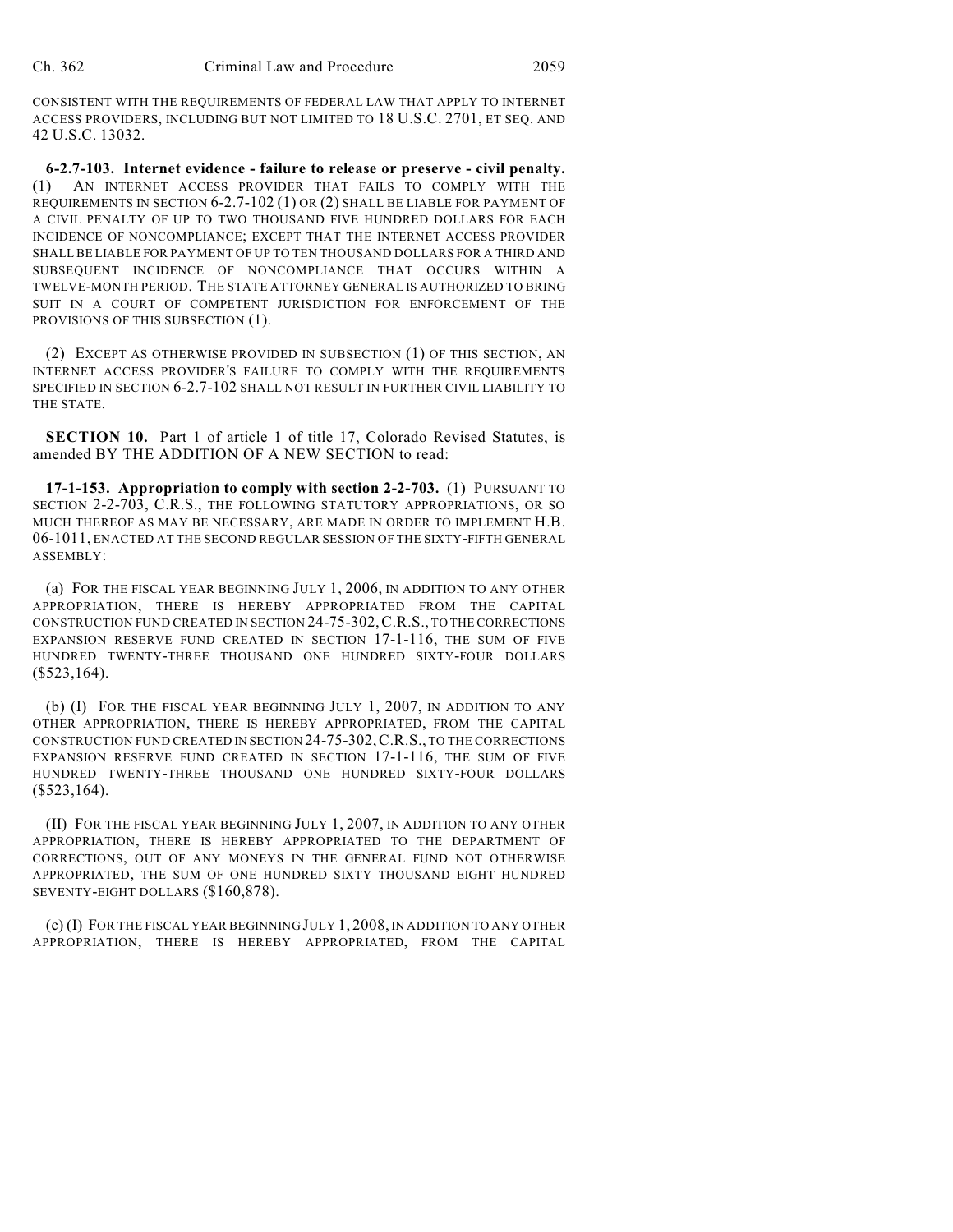CONSTRUCTION FUND CREATED IN SECTION 24-75-302,C.R.S., TO THE CORRECTIONS EXPANSION RESERVE FUND CREATED IN SECTION 17-1-116, THE SUM OF FIVE HUNDRED TWENTY-THREE THOUSAND ONE HUNDRED SIXTY-FOUR DOLLARS (\$523,164).

(II) FOR THE FISCAL YEAR BEGINNING JULY 1, 2008, IN ADDITION TO ANY OTHER APPROPRIATION, THERE IS HEREBY APPROPRIATED TO THE DEPARTMENT OF CORRECTIONS, OUT OF ANY MONEYS IN THE GENERAL FUND NOT OTHERWISE APPROPRIATED, THE SUM OF THREE HUNDRED TWENTY-ONE THOUSAND SEVEN HUNDRED FIFTY-SIX DOLLARS (\$321,756).

(d) (I) FOR THE FISCAL YEAR BEGINNING JULY 1, 2009, IN ADDITION TO ANY OTHER APPROPRIATION, THERE IS HEREBY APPROPRIATED, FROM THE CAPITAL CONSTRUCTION FUND CREATED IN SECTION 24-75-302,C.R.S., TO THE CORRECTIONS EXPANSION RESERVE FUND CREATED IN SECTION 17-1-116, THE SUM OF FIVE HUNDRED TWENTY-THREE THOUSAND ONE HUNDRED SIXTY-FOUR DOLLARS (\$523,164).

(II) FOR THE FISCAL YEAR BEGINNING JULY 1, 2009, IN ADDITION TO ANY OTHER APPROPRIATION, THERE IS HEREBY APPROPRIATED TO THE DEPARTMENT OF CORRECTIONS, OUT OF ANY MONEYS IN THE GENERAL FUND NOT OTHERWISE APPROPRIATED, THE SUM OF FOUR HUNDRED EIGHTY-TWO THOUSAND SIX HUNDRED THIRTY-FOUR DOLLARS (\$482,634).

(e) (I) FOR THE FISCAL YEAR BEGINNING JULY 1, 2010, IN ADDITION TO ANY OTHER APPROPRIATION, THERE IS HEREBY APPROPRIATED, FROM THE CAPITAL CONSTRUCTION FUND CREATED IN SECTION 24-75-302,C.R.S., TO THE CORRECTIONS EXPANSION RESERVE FUND CREATED IN SECTION 17-1-116, THE SUM OF FIVE HUNDRED TWENTY-THREE THOUSAND ONE HUNDRED SIXTY-FOUR DOLLARS  $($523,164).$ 

(II) FOR THE FISCAL YEAR BEGINNING JULY 1, 2010, IN ADDITION TO ANY OTHER APPROPRIATION, THERE IS HEREBY APPROPRIATED TO THE DEPARTMENT OF CORRECTIONS, OUT OF ANY MONEYS IN THE GENERAL FUND NOT OTHERWISE APPROPRIATED, THE SUM OF SIX HUNDRED FORTY-THREE THOUSAND FIVE HUNDRED TWELVE DOLLARS (\$643,512).

**SECTION 11.** The introductory portion to 24-75-302 (2) and 24-75-302 (2) (s), (2) (t), and (2) (u), Colorado Revised Statutes, are amended, and the said 24-75-302 (2) is further amended BY THE ADDITION OF THE FOLLOWING NEW PARAGRAPHS, to read:

**24-75-302. Capital construction fund - capital assessment fees - calculation.** (2) As of July 1, 1988, and July 1 of each year thereafter through July 1, 2009 2010, a sum as specified in this subsection (2) shall accrue to the capital construction fund. The state treasurer and the controller shall transfer such sum out of the general fund and into the capital construction fund as moneys become available in the general fund during the fiscal year beginning on said July 1. Transfers between funds pursuant to this subsection (2) shall not be deemed to be appropriations subject to the limitations of section 24-75-201.1. The amount which shall accrue pursuant to this subsection (2) shall be as follows: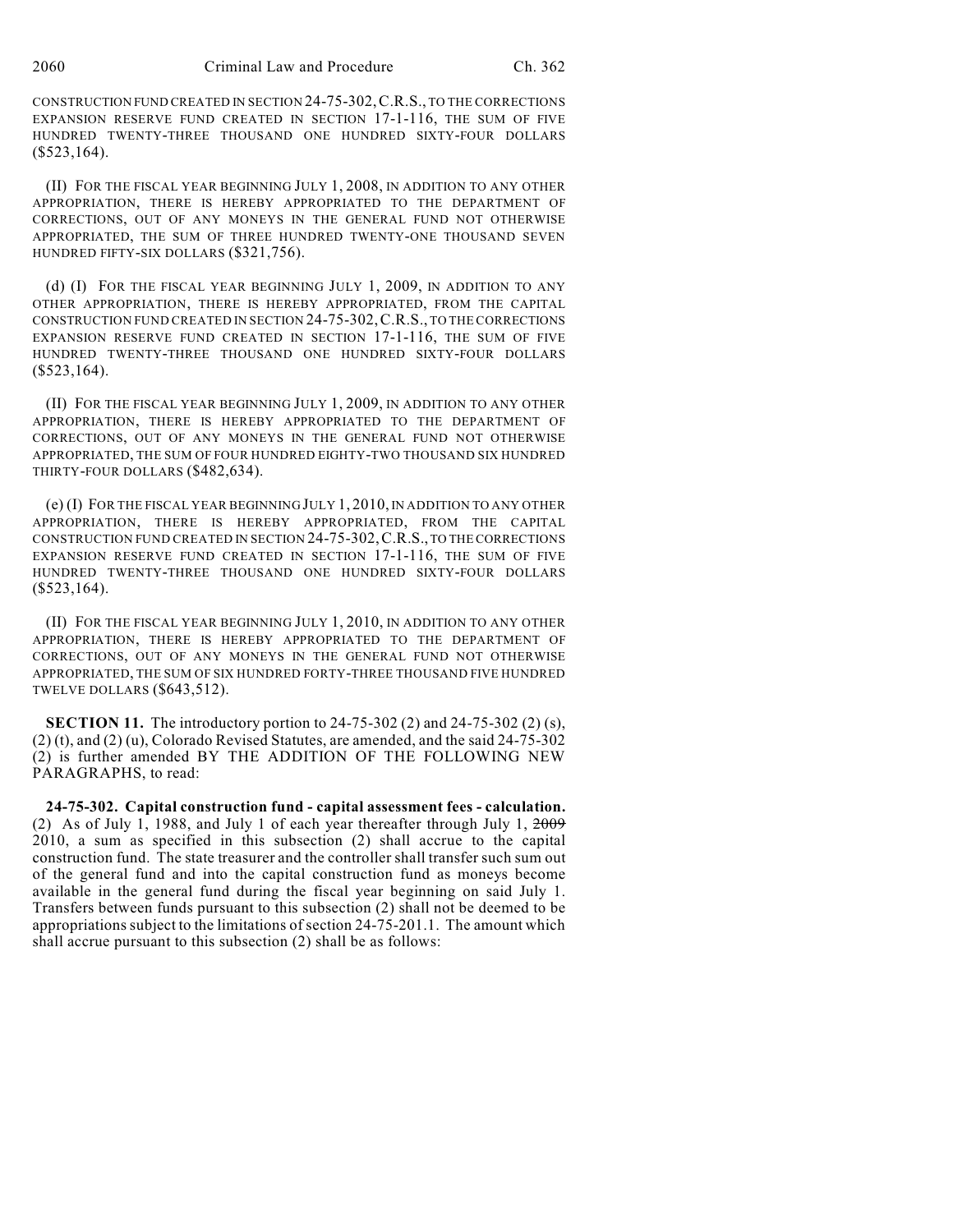(s) On July 1, 2006, twenty-two thousand nine hundred twenty-four dollars pursuant to section 3 of H.B. 02S-1006, enacted at the third extraordinary session of the sixty-third general assembly; plus two hundred ninety-one thousand seven hundred sixty-one dollars pursuant to H.B. 03-1004, enacted at the first regular session of the sixty-fourth general assembly; plus one hundred twenty-five thousand forty-one dollars pursuant to H.B. 03-1138, enacted at the first regular session of the sixty-fourth general assembly; plus sixty-nine thousand four hundred sixty-seven dollars pursuant to H.B. 03-1213, enacted at the first regular session of the sixty-fourth general assembly; plus sixty-nine thousand four hundred sixty-seven dollars pursuant to H.B. 03-1317, enacted at the first regular session of the sixty-fourth general assembly; plus ninety thousand three hundred seven dollars pursuant to H.B. 04-1021, enacted at the second regular session of the sixty-fourth general assembly; plus sixty-nine thousand four hundred sixty-seven dollars pursuant to H.B. 04-1016, enacted at the second regular session of the sixty-fourth general assembly; PLUS FIVE HUNDRED TWENTY-THREE THOUSAND ONE HUNDRED SIXTY-FOUR DOLLARS PURSUANT TO H.B. 06-1011, ENACTED AT THE SECOND REGULAR SESSION OF THE SIXTY-FIFTH GENERAL ASSEMBLY;

(t) On July 1, 2007, four hundred sixteen thousand eight hundred two dollars pursuant to H.B. 03-1004, enacted at the first regular session of the sixty-fourth general assembly; plus fifty-five thousand five hundred seventy-four dollars pursuant to H.B. 03-1317, enacted at the first regular session of the sixty-fourth general assembly; plus thirteen thousand eight hundred ninety-three dollars pursuant to H.B. 04-1021, enacted at the second regular session of the sixty-fourth general assembly; PLUS FIVE HUNDRED TWENTY-THREE THOUSAND ONE HUNDRED SIXTY-FOUR DOLLARS PURSUANT TO H.B. 06-1011, ENACTED AT THE SECOND REGULAR SESSION OF THE SIXTY-FIFTH GENERAL ASSEMBLY;

(u) On July 1, 2008, sixty-nine thousand four hundred sixty-seven dollars pursuant to H.B. 04-1021, enacted at the second regular session of the sixty-fourth general assembly; PLUS FIVE HUNDRED TWENTY-THREE THOUSAND ONE HUNDRED SIXTY-FOUR DOLLARS PURSUANT TO H.B. 06-1011, ENACTED AT THE SECOND REGULAR SESSION OF THE SIXTY-FIFTH GENERAL ASSEMBLY;

(v) ON JULY 1, 2009, FIVE HUNDRED TWENTY-THREE THOUSAND ONE HUNDRED SIXTY-FOUR DOLLARS PURSUANT TO H.B. 06-1011, ENACTED AT THE SECOND REGULAR SESSION OF THE SIXTY-FIFTH GENERAL ASSEMBLY;

(w) ON JULY 1, 2010, FIVE HUNDRED TWENTY-THREE THOUSAND ONE HUNDRED SIXTY-FOUR DOLLARS PURSUANT TO H.B. 06-1011, ENACTED AT THE SECOND REGULAR SESSION OF THE SIXTY-FIFTH GENERAL ASSEMBLY.

**SECTION 12. Appropriation.** In addition to any other appropriation, there is hereby appropriated, out of any moneys in the general fund not otherwise appropriated, to the judicial department, for the fiscal year beginning July 1, 2006, the sum of nineteen thousand six hundred eighty-two dollars (\$19,682) and 0.4 FTE, or so much thereof as may be necessary, for probation and related services.

**SECTION 13. Effective date - applicability.** Section 9 of this act shall take effect October 1, 2006, and the remainder of this act shall take effect July 1, 2006, and shall apply to offenses committed on or after said date.